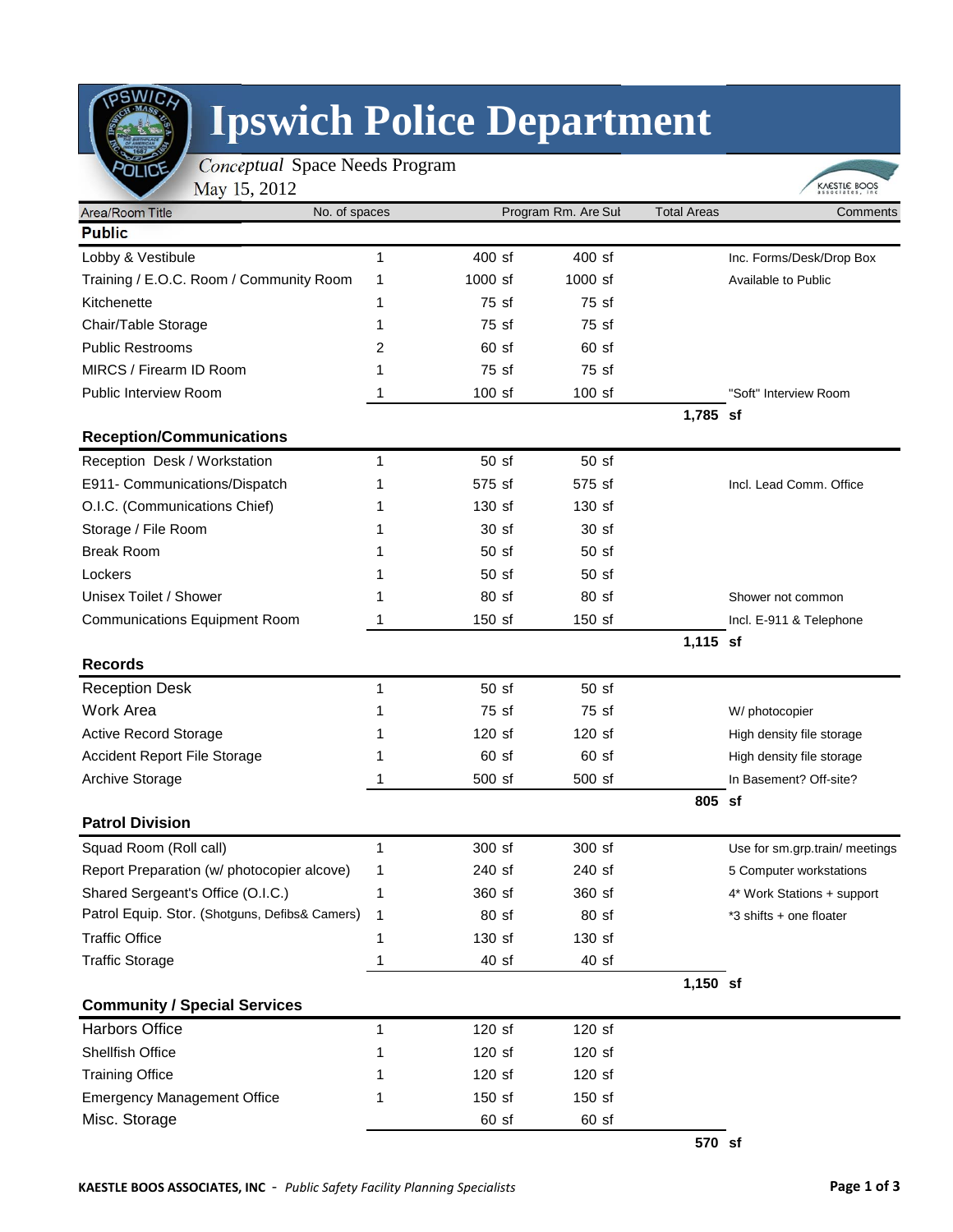

## **Ipswich Police Department**

| May 15, 2012<br>Area/Room Title |               | Program Rm. Are Sul |                  | <b>Total Areas</b> | KAESTLE BOOS               |
|---------------------------------|---------------|---------------------|------------------|--------------------|----------------------------|
| <b>Detective Division</b>       | No. of spaces |                     |                  |                    | Comments                   |
| Secure computer terminal        | 1             | 40sf                | 40sf             |                    | <b>LEAPS</b>               |
| Detectives                      | 1             | 240 sf              | 240 sf           |                    | 2 Workstations             |
| <b>Interview Rooms</b>          | 2             | 90 sf               | 180 sf           |                    | One-way glass to Det. Off. |
| Observ./ Media Room             |               | 75 sf               | 75 sf            |                    | Cybercrimes?               |
| Supply/Equipment Storage        |               | 25sf                | 25sf             |                    |                            |
|                                 |               |                     |                  | 560 sf             |                            |
| <b>IT / Data Services</b>       |               |                     |                  |                    |                            |
| <b>IT Office</b>                | 1             | 150 sf              | 150 sf           |                    |                            |
| Server & UPS Room               | 1             | 200 sf              | 200 sf           |                    |                            |
| <b>IT Storage</b>               |               | 25sf                | 25sf             |                    |                            |
|                                 |               |                     |                  | 375 sf             |                            |
| <b>Command / Administration</b> |               |                     |                  |                    |                            |
| Reception/waiting               | 1             | 80 sf               | 80 sf            |                    |                            |
| Administrative Assistant        | 1             | 110 sf              | 110 sf           |                    |                            |
| Chief's Office                  | 1             | 220 sf              | 220 sf           |                    |                            |
| XO's Office                     | 1             | 180 sf              | 180 sf           |                    |                            |
| Lt.'s Office                    | 1             | 150 sf              | 150 sf           |                    |                            |
| Work Room / Coffee Station      |               | 75 sf               | 75 sf            |                    | Shared                     |
| File Room                       |               | 75 sf               | 75 sf            |                    |                            |
| Closet                          |               | 10 <sub>st</sub>    | 10 <sub>st</sub> |                    |                            |
| Conference Room                 |               | 300 sf              | 300 sf           |                    | 12-15 Seats                |
|                                 |               |                     |                  | 1,200 sf           |                            |
| <b>Staff Support Facilities</b> |               |                     |                  |                    |                            |
| Male Restroom/Shower            | 1             | 175 sf              | 175 sf           |                    |                            |
| Male Locker Room                | 1             | 450 sf              | 450 sf           |                    | 30 lockers (w/chargers)    |
| Sgt. Locker Room                | 1             | $100$ sf            | $100$ sf         |                    | 6 lockers (w/chargers)     |
| Fitness / Tactical Training     |               | 800 sf              | 800 sf           |                    |                            |
| Female Restroom/Shower          | 1             | 90 sf               | 90 sf            |                    |                            |
| Female Locker Room              | 1             | 100 sf              | 100 sf           |                    | 6 lockers (w/chargers)     |
| <b>Male Staff Restrooms</b>     | 3             | 50 sf               | 150 sf           |                    |                            |
| <b>Female Staff Restrooms</b>   | 3             | 50 sf               | 150 sf           |                    |                            |
| Special Ops Equip. Storage Room |               | 150 sf              | 150 sf           |                    |                            |
| <b>Break Room</b>               | 1             | 80 sf               | 80 sf            |                    |                            |
| <b>Coffee Station</b>           | 1             | 5 <sub>sf</sub>     | 5 sf             |                    |                            |
| Mail Room                       |               | 25sf                | 25sf             |                    | Email station              |
| Armory                          |               | 160 sf              | 160 sf           |                    |                            |
| <b>Gun Cleaning Station</b>     |               | $80$ sf             | 80 sf            |                    | W/exhaust hood             |

 **2,515**